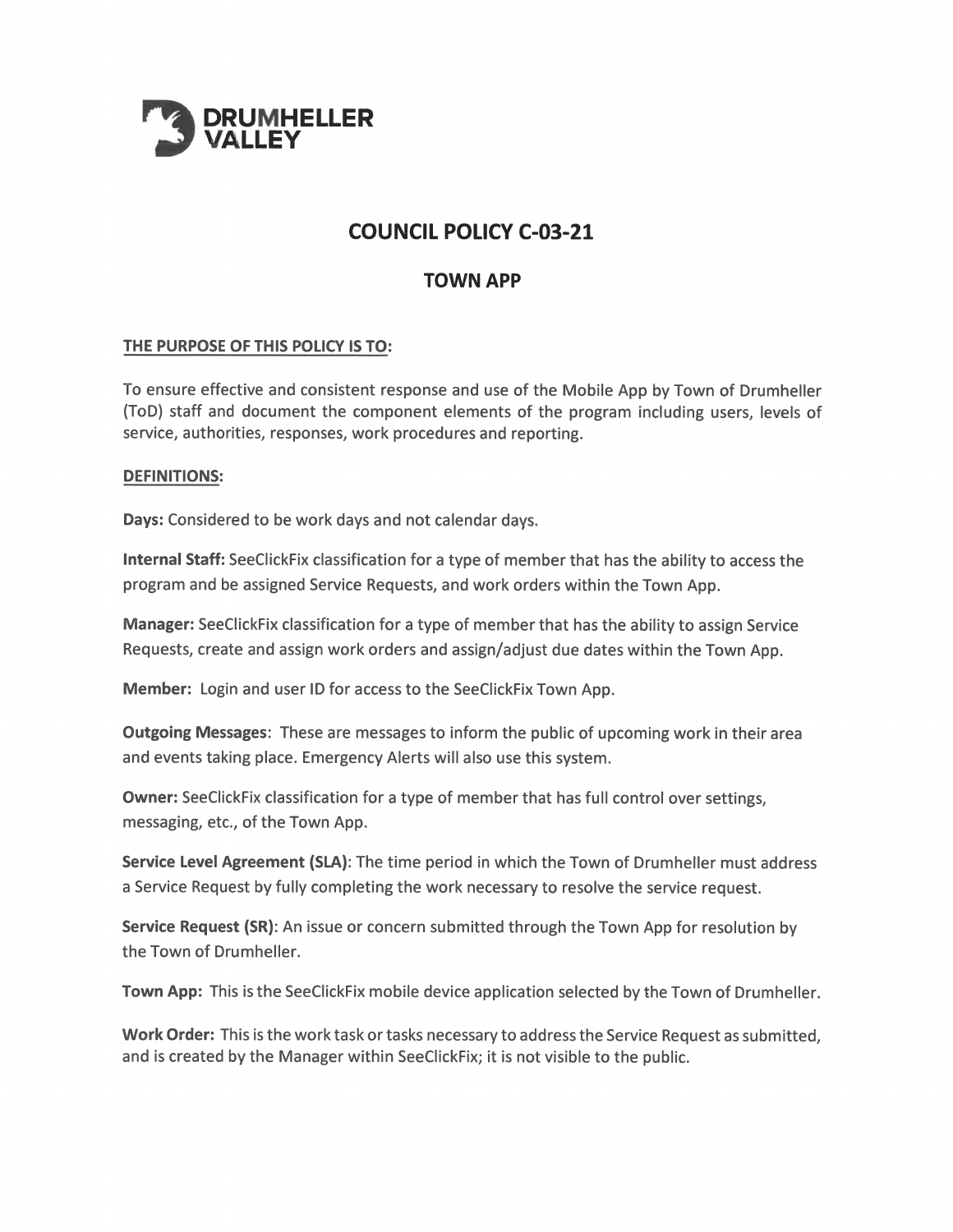# **MEMBERS:**

# **Member List:**

Schedule A of this policy has a list of the shared email accounts used for logging in to the Town App. This list also identifies the Town staff who have access to those accounts and the Town staff member who is defined as owner of that shared account.

# **Shared Email Accounts:**

Each shared email account that acts as a member for the Town App has been assigned to specific staff depending upon role and authority needed. Of the staff assigned to a shared email account, one has been defined as "Owner" and will be held responsible for:

- ensuring that the email account is used as per Town of Drumheller IT policy;
- that the Town App is being accessed and monitored every business day, and;
- that the Town App Service Requests and work orders are being responded to and addressed in appropriate fashion.

# **TOWN APP CALENDAR:**

# **Calendar Format:**

The SeeClickFix app program uses a non-customizable calendar to calculate start and due dates for requests. Presently, the calendar is US Federal Government format and holidays. As such, Canadian Federal and Provincial Statutory Holidays are not recognized at this time however, SeeClickFix is investigating this option for their Canadian customers.

#### **Service Level Tracking:**

The SeeClickFix app program tracks service level periods on business days in 24-hour blocks.

Example 1: A service request category set with a Service Level Agreement of two days that is submitted on Saturday at 1:00 pm will be considered as received on Monday (next business day) at 8:00 am and will be marked as exceeding Service Level Agreement at 8:00 am on Wednesday.

Example 2: A service request category set with a Service Level Agreement of three days that is received on Wednesday at 1:00 pm will be considered as received on Wednesday at 1:00 pm and will be marked as exceeding Service Level Agreement on Monday at 1:00 pm.

# **REQUEST CATEGORIES:**

Schedule B of this policy has a list of the Request Categories and details the following parameters:

- Email routing Town staff who will be emailed the SR submission
- Privacy Category indicates whether the submission category is Public or Private
- Service Level Agreement (SLA)
- Automatic Assigner (member/staff responsible for assigning work)
- Automatic Assignee (member/staff responsible for resolving SR)
- SLA Escalation member/staff informed with SLA is exceeded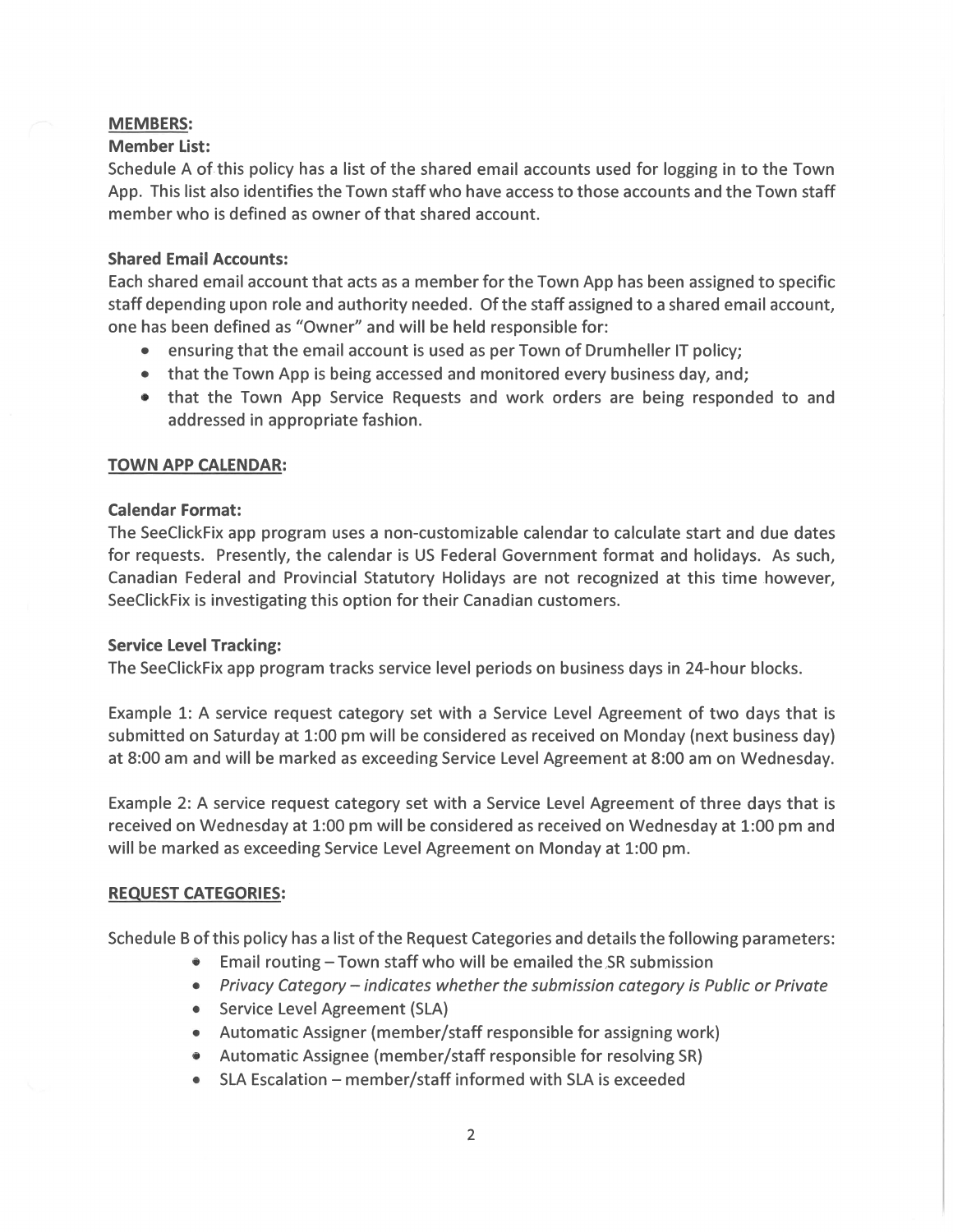- Automatic Subscriber other staff informed of SR
- Due Date Escalation member/staff informed of escalation requirements
- Response Criteria details of response criteria (definition of what a response is)
- Reference Policies ToD Council Policies that are associated with the Service  $\bullet$ Request type

#### **GUIDELINES:**

#### **Response Criteria:**

- 1. General
	- a. Safety
		- i. A Service Request that upon review by Assignee is deemed to be a safety or environmental hazard will be addressed immediately. The hazard will be made safe and secure.

#### 2. Bylaw Services

- a. Animal Control
	- i. Animal control (wildlife, cats, dogs, gophers, etc.) issues will be deemed addressed once the program to deal with the animal (trap, capture, etc.) is implemented.
- b. Investigations
	- i. For Bylaw related issues the Service Request will generally be considered responded to once an investigation is commenced. This is due to the variable time needed to carry out an investigation to the legal standard required.
- 3. Infrastructure Services
	- a. Issues that render a component of infrastructure non-usable
		- i. Issues that render parks and facilities non-usable will be resolved within seven days.
	- b. Issues that do not disrupt use of park or facility
		- i. Issues that do not disrupt use of a park or facility will allocated to planned work program and addressed in bulk work activities.
	- c. Pavement, curb and gutter, and sidewalk issues
		- i. Pavement, curb and gutter, and sidewalk issues that are deemed non-hazardous will be allocated to the Street Improvement Program.
	- d. Snow and Ice Removal Roads
		- i. Snow and Ice Removal Roads will be carried out as per the Snow Removal Policy.
- 4. Issues not under Town of Drumheller authority
	- a. Service Requests related to issues not under Town of Drumheller authority will be deemed responded to once Town of Drumheller staff have informed the responsible body.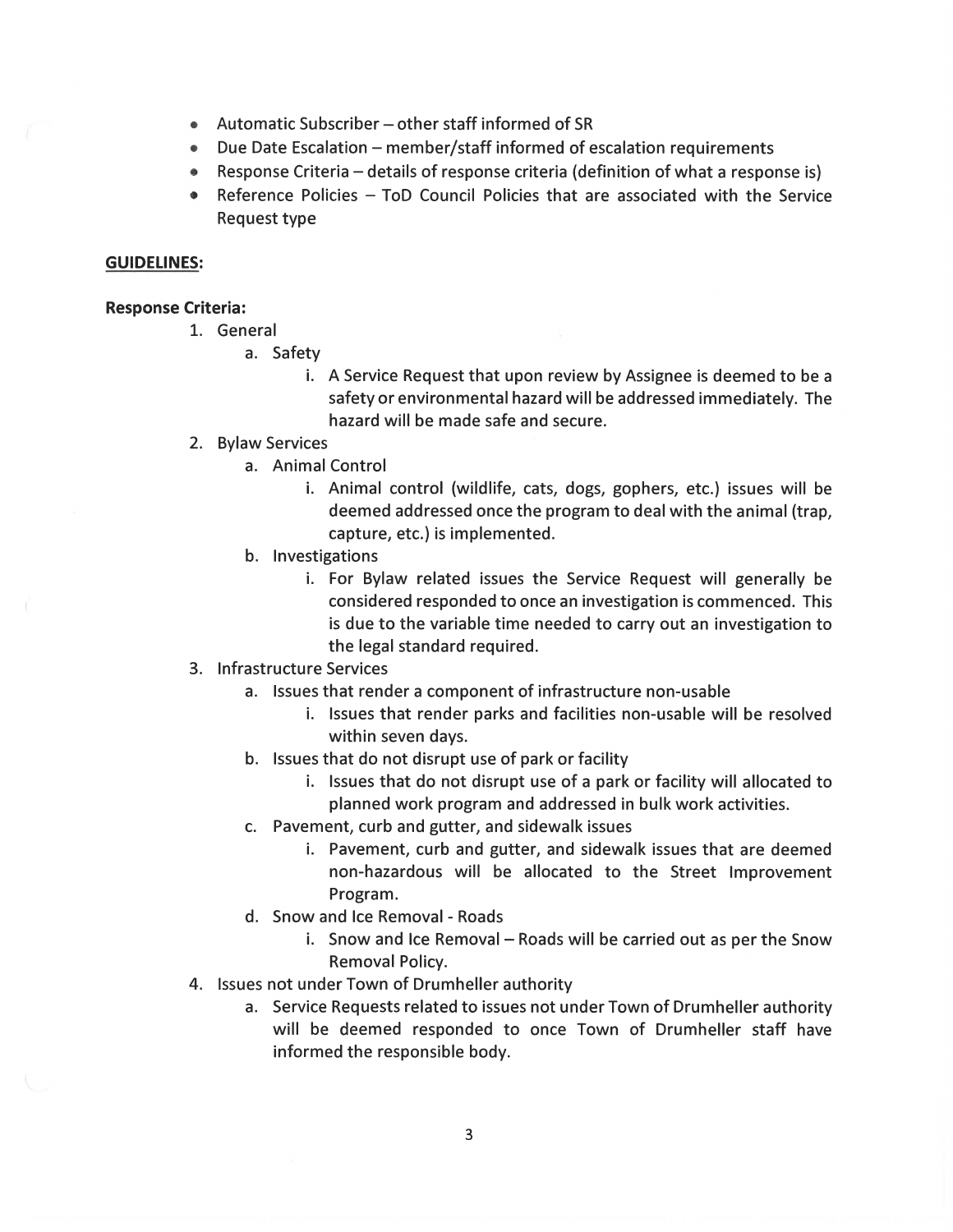#### **Conditional Response Criteria:**

1. Some Service Requests will have a different response based on the season of the submission. These are primarily service requests for which the response is weather dependent, such as pothole repairs.

# **COMMUNICATION WITH PUBLIC:**

### **Emergency:**

- 1. There will be two levels of Emergency Alerts:
	- a. Information Alert
		- Which advises the public to be prepared and alert.
	- b. Critical Alert Which advises the public there is imminent life threatening danger.
- 2. They will be geo located to people in the affected area.
- 3. Once the flood aware system has been implemented, this will form part of the alert.
- 4. The alerts sent via this system will only be received by people who have signed up for the App.

# **Routine:**

- 1. These alerts will be information pieces for the residents of Drumheller.
- 2. They will inform residents of upcoming routine work in their area. The type of work includes (but is no limited to) hydrant flushing, snow clearance, and street cleaning.
- 3. It will be location specific wherever possible.

# **Special Event:**

- 1. These will be for significant events such as Festival of Lights, Canada Day, or the half marathon where there could be a significant impact on residents.
- 2. It is both for information that the event is taking place but also to make people aware there may be impact on their day to day activities.
- 3. They will generally go out to the whole of Drumheller.

# **WORK FLOW PROCESS:**

- 1. Originator (public party) submits Service Request.
- 2. Town App automated response goes to originator and interested parties.
- 3. Town App notifies the shared email account of the member assigned to respond to the new request on the first available business day.
- 4. Responsible Manager (or delegate) opens Service Request, assesses it and updates SR as necessary:
	- a. Is it in the correct category?
		- i. Reassign if incorrect.
	- b. Is there sufficient information (location, problem description, etc.)?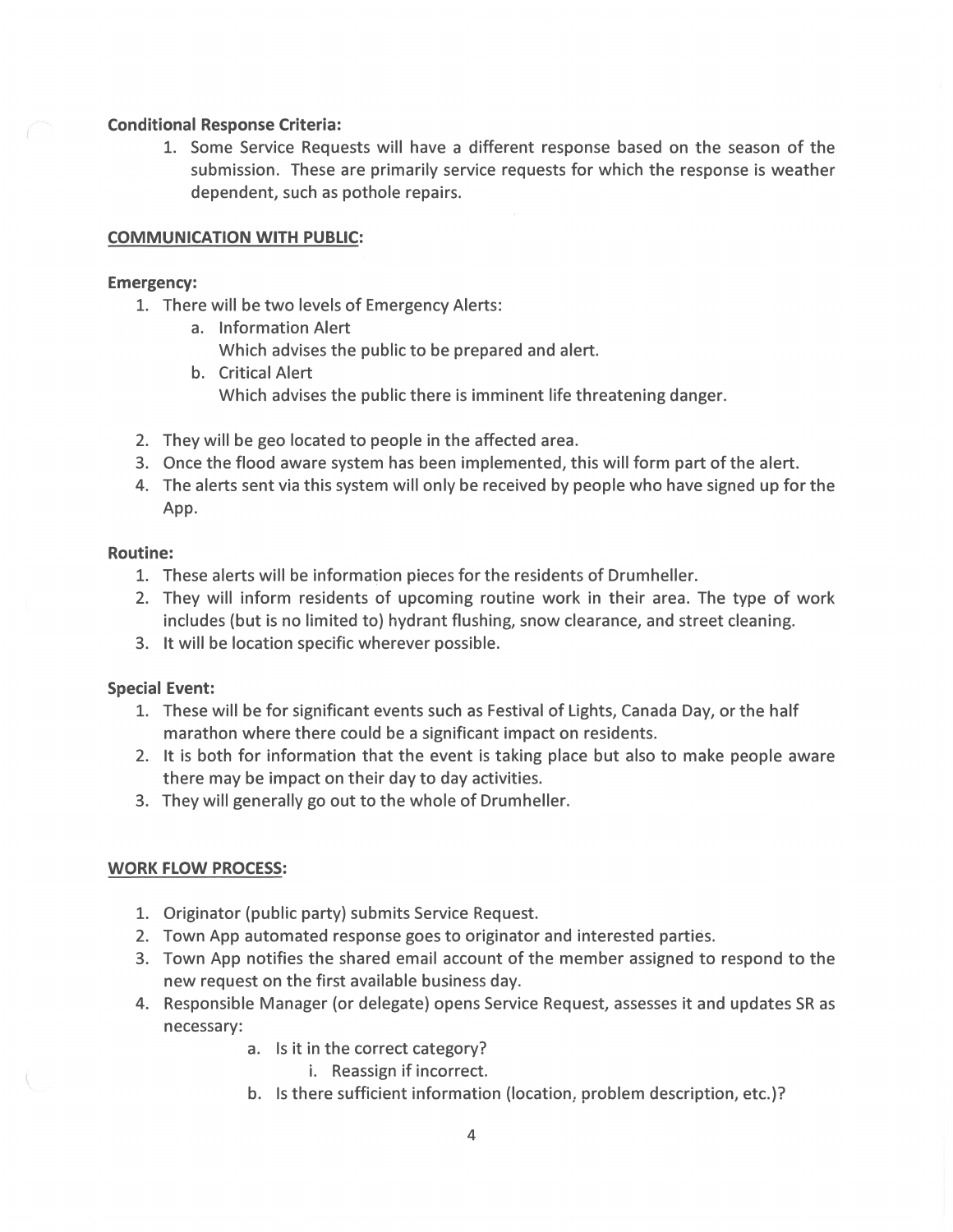- i. Contact originator by email or phone call for additional information if necessary.
- c. Carry out site visit if necessary.
- 5. Responsible Manager (or delegate) either:
	- a. creates applicable work order(s) for staff to carry out tasks necessary to rectify with completion date scheduled; or
	- b. assigns to work program (such as Street Improvement Program) with completion date scheduled.
- 6. Responsible Manager (or delegate) prints work order(s) and assigns to Lead Hand.
- 7. Lead Hand coordinates staff to complete work.
- 8. Lead Hand notes on work order(s) comments relevant to completion, documents work (including photos if applicable).
- 9. Lead Hand returns work orders(s) to Administrative Assistant or Utility Clerk.
- 10. Administrative Assistant or Utility Clerk enters data and completion of work order into Town App.
- 11. Responsible Manager (or delegate) closes Service Request with response to originator.

# **REPORTS TO COUNCIL:**

As part of the Quarterly Reporting program, Administration will report to Council:

- Each calendar quarter as part of the Quarterly reports to Council a report will be made on the Service Requests;
- The report will include:
	- o For each Service Request Category:
		- $\mathbf{H}$ Number Created, in quarter and in total;
		- Number Acknowledged in quarter and in total;
		- $\blacksquare$ Number Closed in quarter and in total for each;
		- $\blacksquare$ Days to Acknowledge (DTA);
		- $\blacksquare$ Days to Closed (DTC);
		- $\mathbf{H}$ SLA Days;
		- % closed within SLA period;
		- " Number Overdue;
		- " Number Overdue and Open;
	- o Total for all Service Request Categories:
		- Number Created, in quarter and in total;
		- " Number Acknowledged in quarter and in total;
		- Number Closed in quarter and in total for each;
		- Days to Acknowledge (DTA);  $\blacksquare$
		- " Days to Closed (DTC);
		- % closed within SLA period;
		- Number Overdue; m.
		- Number Overdue and Open.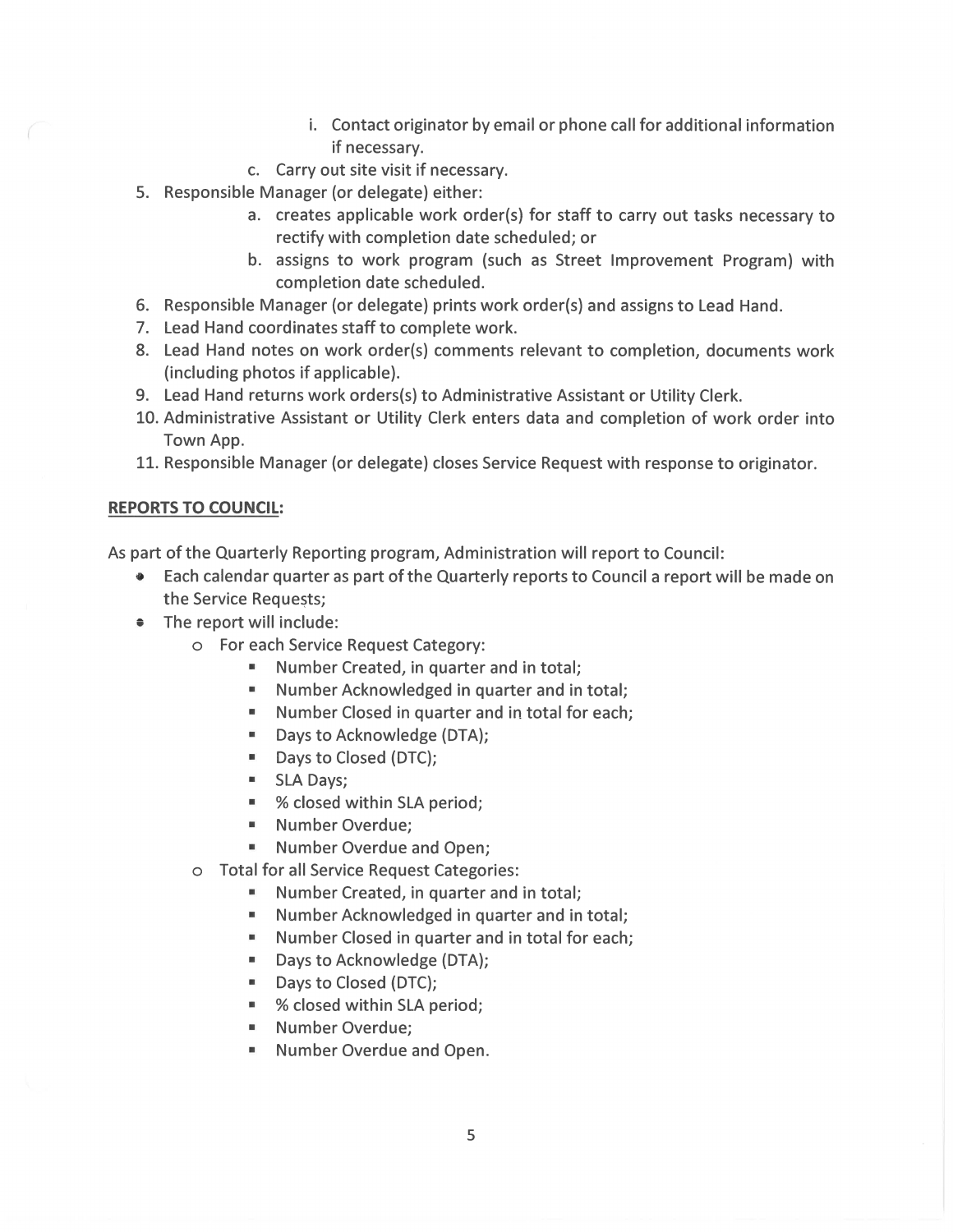# **POLICY REVIEW CYCLE:**

This policy will be reviewed at the following intervals.

- $\bullet$ 3 months from activation of the Town App for public use;
- 6 months from activation of the Town App for public use;
- 12 months from activation of the Town App for public use; and  $\bullet$
- Annually.  $\bullet$

# **DISCLAIMER:**

- 1. Nothing in this policy is intended to overrule or modify current Town of Drumheller Bylaws.
- 2. Nothing in this policy is intended to overrule or modify current Town of Drumheller **Council Policies.**

# **REFERENCE POLICIES:**

- 1. C-02-17 Purchasing Policy
- 2. C-03-04 Roadway Inspection and Maintenance Policy
- 3. C-03-07 Playground Maintenance
- 4. C-01-07 Sidewalk/Curb and Gutter Management
- 5. C-02-02 Sidewalk Maintenance Policy
- 6. C-01-21 Snow Removal Policy
- 7. C-01-07 Sidewalk/Curb and Gutter Management
- 8. C-02-07 Boulevard Tree Policy

Approved: February 8, 2021

**Mayor Heather Colberg** 

**CAO Darryl Drohomerski**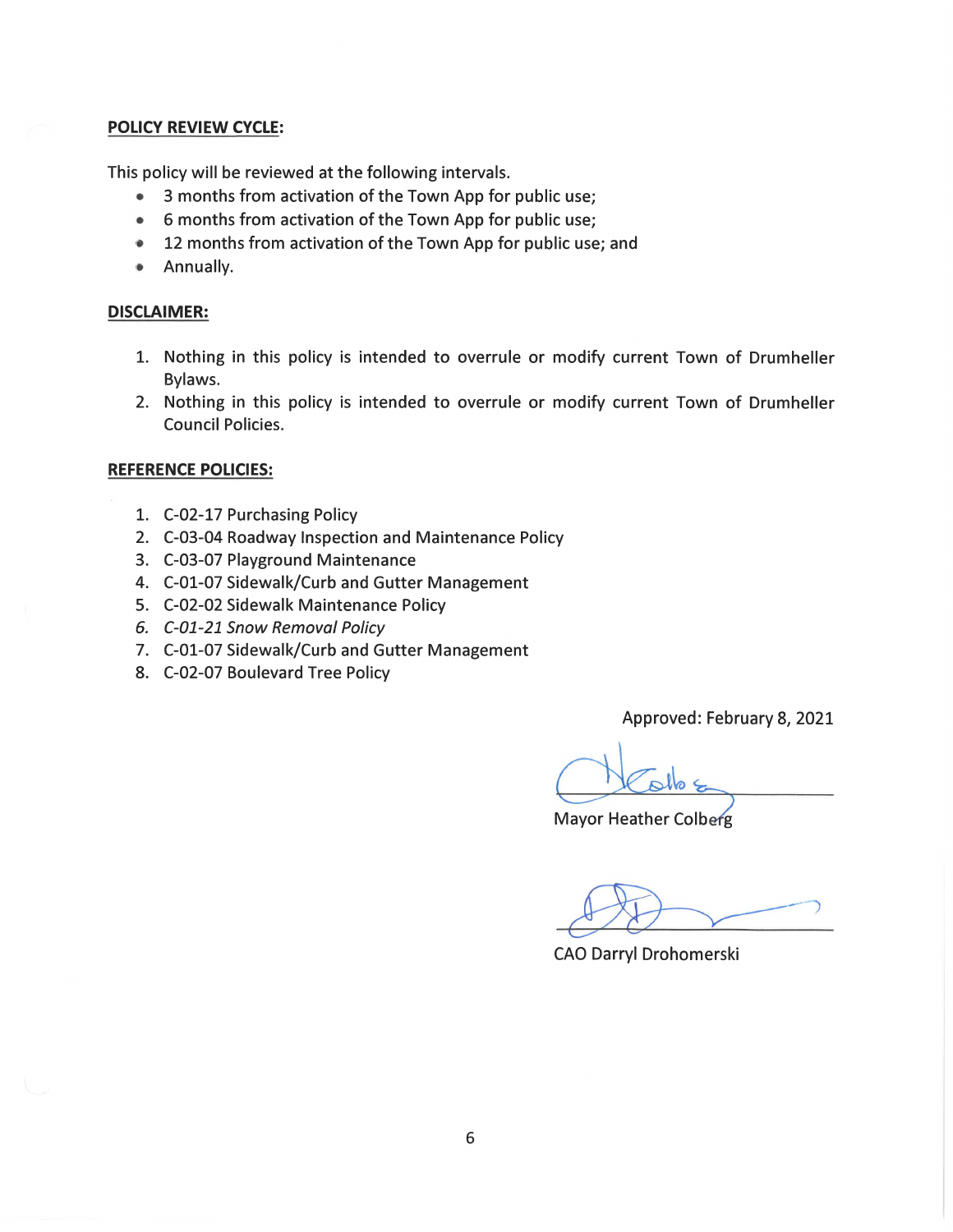#### **SCHEDULE A: MEMBERS**

- (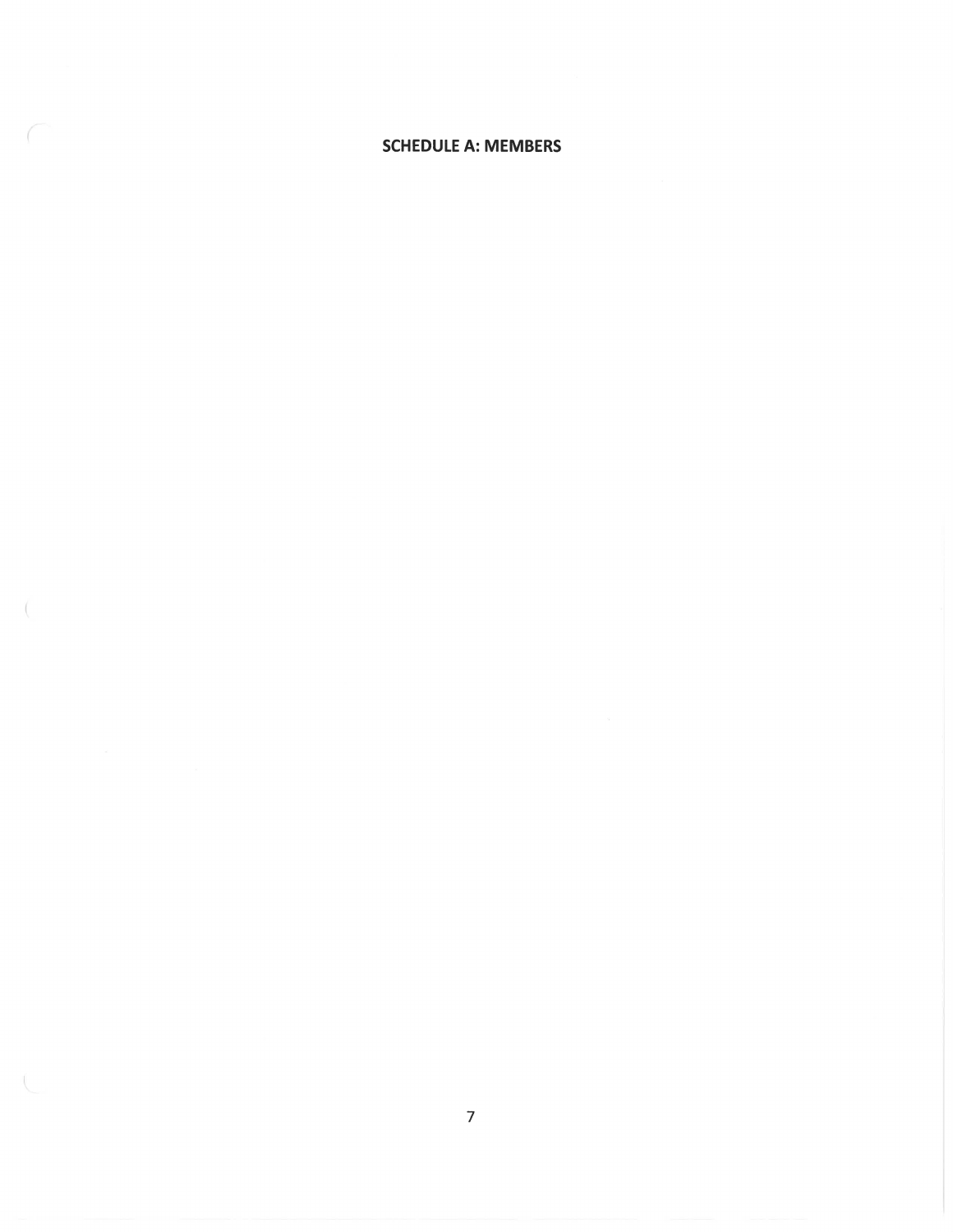2020 Jan 13

| Name                 | Handle         | Level                 | Email                        | <b>Owner</b>       |                         | <b>Others</b>    |               |  |
|----------------------|----------------|-----------------------|------------------------------|--------------------|-------------------------|------------------|---------------|--|
| Bylaw-Director       | bylaw director | <b>Owner</b>          | Bylaw-Director@drumheller.ca | <b>Greg Peters</b> | Denise Lines            | Corri Bitner     |               |  |
| Bylaw-Officer        | bylaw_officer  | <b>Internal Staff</b> | Bylaw-Officer@drumheller.ca  | Jessica Currie     | <b>Tem-Pezzole</b>      |                  |               |  |
| PW-Director          | lpw director   | Owner                 | PW-Director@drumheller.ca    | Dave Brett         | Julia Fielding          | Libby Vant       | Erica Crocker |  |
| PW-Ops               | pw_ops         | Manager               | PW-Ops@drumheller.ca         | Kevin Blanchett    | Reg Bennett             | Janice Armstrong |               |  |
| <b>PW-Utilities</b>  | pw_utilities   | Manager               | PW-Utilities@drumheller.ca   | <b>Bill Adams</b>  | Samantha Thomson        |                  |               |  |
| <b>PW-Facilities</b> | lpw facilities | Manager               | PW-Facilities@drumheller.ca  | Reg Bennett        | <b>Janice Armstrong</b> |                  |               |  |

Policy C-02-21 Town App Schedule A & B finalSch A - Members DBrett

Page 1 of 1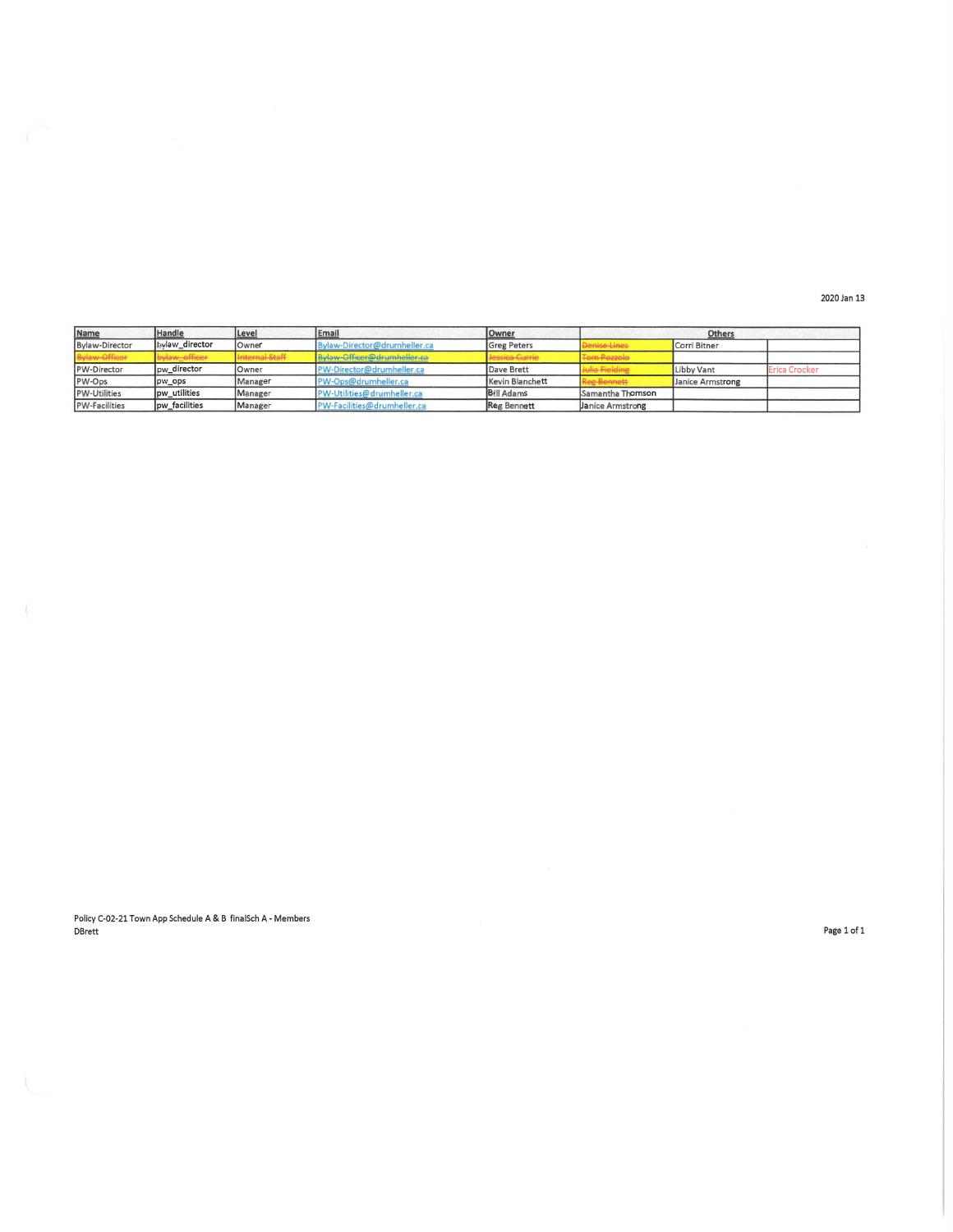# **SCHEDULE B: REQUEST CATEGORIES**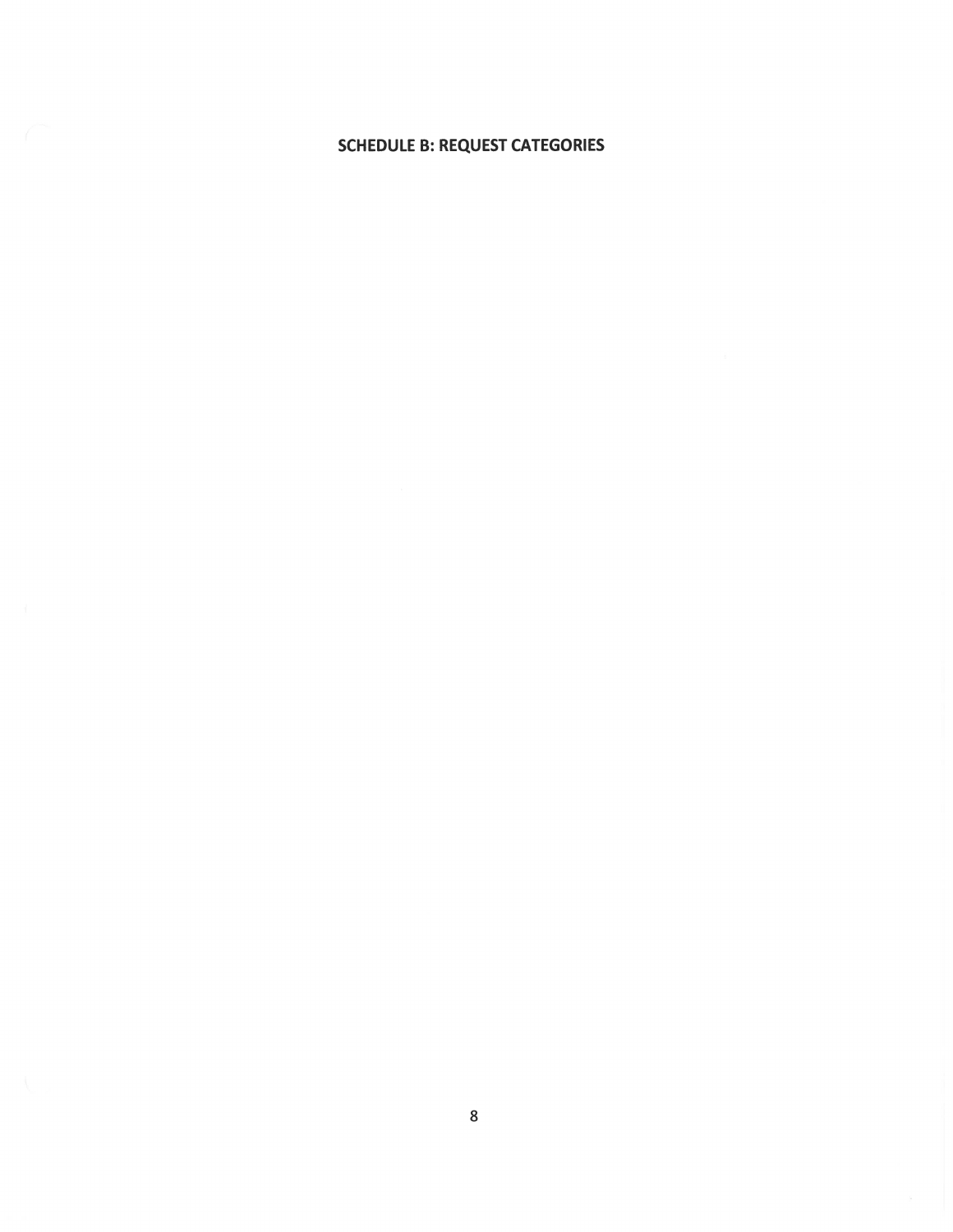|                                                             |                        |                        |                          |       |             | <b>Automatic Assignment</b>             |                       |                       |                            |                                                                                                                                                                                                                                                     |        |                                             | Reservative Nonvictor                                                       |
|-------------------------------------------------------------|------------------------|------------------------|--------------------------|-------|-------------|-----------------------------------------|-----------------------|-----------------------|----------------------------|-----------------------------------------------------------------------------------------------------------------------------------------------------------------------------------------------------------------------------------------------------|--------|---------------------------------------------|-----------------------------------------------------------------------------|
| Request Category                                            | <b>Email Routing</b>   | <b>Privacy Setting</b> | Service Level Agreement  |       |             |                                         | Escalation            |                       |                            | All Year                                                                                                                                                                                                                                            | Summer | Winter                                      |                                                                             |
|                                                             |                        |                        | Period                   | Units | Assigned By | Assign to                               | <b>SLA Escalation</b> | Automatic Subscribers | <b>Due Date Escalation</b> |                                                                                                                                                                                                                                                     |        | April 1st to Sept, 30 Oct 1st to March 31st |                                                                             |
| - Am In need of Assistance - COVID-                         |                        | PRIVATE                | $\mathbf{1}$             | Day   | Town        | Bylaw-Director, PW-<br>Director, PW-Ops | Bylaw-Director        |                       | Bylaw-Director             | Assess<br>) Follow up with originator<br>Commence Investigation                                                                                                                                                                                     |        |                                             |                                                                             |
| Abandoned Vehicle                                           |                        | PRIVATE                | $\overline{2}$           | Day   | Town        | Bylaw-Director                          | Bylaw-Director        |                       | Bylaw-Director             | a) Assess<br>b) Follow up with originator<br>c) Commence Investigation                                                                                                                                                                              |        |                                             |                                                                             |
| <b>Arlmal Control</b>                                       |                        | PUBLIC                 | $\overline{2}$           | Day   | Town        | Bylaw-Director                          | <b>Bylaw-Director</b> |                       | <b>Bylaw-Director</b>      | a) Follow up with originator<br>¿ begin search for animal<br>c) Commence investigation                                                                                                                                                              |        |                                             |                                                                             |
| Bylaw                                                       |                        | PRIVATE                | $\overline{\mathbf{3}}$  | Day   | Town        | Bylaw-Director                          | <b>Bylaw-Director</b> |                       | Bylaw-Director             | a) Investigate<br>If private property; contact property owner<br>If Town property; address Issues                                                                                                                                                   |        |                                             |                                                                             |
| Bylaw - Graffiti                                            |                        | PRIVATE                | $\overline{\mathbf{3}}$  | Day   | Town        | <b>Bylaw-Director</b>                   | <b>Bylaw-Director</b> |                       | <b>Bylaw-Director</b>      | a) Investigate<br>b) if private property; contact property owner<br>:) if Town property; remove or cover graffiti                                                                                                                                   |        |                                             |                                                                             |
| Cemetery Questions                                          | sthomson@drumheller.ca | PRIVATE                | $\overline{\mathbf{3}}$  | Day   | Town        | Bylaw-Director                          | Bylaw-Director        |                       | Bylaw-Director             | a) Assess<br>b) Follow up with originator<br>c) Commence investigation                                                                                                                                                                              |        |                                             |                                                                             |
| Facilities and Buildings owned by the<br>Town of Drumheller |                        | PUBLIC                 | $\mathsf{s}$             | Day   | PW-Director | <b>PW-Facilities</b>                    | PW-Director           |                       | PW-Director                | a) Assess<br>b) repair or add to planned program                                                                                                                                                                                                    |        |                                             |                                                                             |
| Garbage Collection - Commercial                             |                        | PUBLIC                 | $\mathbf{1}$             | Day   | PW-Director | PW-Ops                                  | PW-Director           |                       | PW-Director                | a) Log location<br>b) supply to GFL<br>c) collect garbage on next day garbage is collected (next.<br>GFL working day)                                                                                                                               |        |                                             |                                                                             |
| Garbage Collection - Residential                            |                        | PUBLIC                 | $\mathbf 1$              | Day   | PW-Director | PW-Ops                                  | PW-Director           |                       | PW-Director                | a) Log location<br>b) supply to GFL<br>c) collect garbage on next day garbage is collected (next<br>GFL working day)                                                                                                                                |        |                                             |                                                                             |
| Parks Issues                                                |                        | PUBLIC                 | 5                        | Day   | PW-Director | PW-Ops                                  | PW-Director           |                       | PW-Director                | a) Assess<br>b) repair or add to planned program (SR deemed<br>complete)<br>c) conduct planned program                                                                                                                                              |        |                                             |                                                                             |
| Roads - Gravel Surface                                      |                        | PUBLIC                 | 5                        | Day   | PW-Director | PW-Ops                                  | PW-Director           |                       | PW-Director                | al Assess<br>b) repair or add to planned program (SR deerned<br>complete)<br>c) conduct planned program                                                                                                                                             |        |                                             | C-03-04 Roadway Inspection and Maintenance<br>Policy                        |
| Roads - Paved Surface                                       |                        | PUBLIC                 | 260                      | Weeks | PW-Director | PW-Ops                                  | PW-Director           |                       | PW-Director                | a) Assess<br>b) conduct work or add to planned program<br>c) conduct planned program                                                                                                                                                                |        |                                             | C-03-04 Roadway Inspection and Maintenance<br>Policy                        |
| Roads - Pothole                                             |                        | PUBLIC                 | 5                        | Day   | PW-Director | PW-Ops                                  | PW-Director           |                       | PW-Director                | a) Assess<br>b) conduct work or add to planned program<br>c) conduct planned program                                                                                                                                                                |        |                                             | C-03-04 Roadway Inspection and Maintenance<br>Policy                        |
| Roads - Sidewalk Issues                                     |                        | PUBLIC                 | \$                       | Day   | PW-Director | PW-Ops                                  | PW-Director           |                       | PW-Director                | a) Assess<br>b) conduct work or add to planned program<br>c) conduct planned program                                                                                                                                                                |        |                                             | C-03-04 Roadway Inspection and Maintenance<br>Policy                        |
| Snow and Ice Removal - Road                                 |                        | PUBLIC                 | $\overline{7}$           | Day   | PW-Director | PW-Ops                                  | PW-Director           |                       | PW-Director                | a) Assess<br>b) locations on Snow Clearing Policy will be addressed<br>as per Snow Clearing Policy<br>c) locations not on Snow Clearing Policy, will be<br>addressed in order of submission following completion<br>of Snow Clearing Policy         |        |                                             | C-01-21 Snow Removal Policy                                                 |
| Snow and Ice Removal - Sidewalk                             |                        | PUBLIC                 | $\overline{\phantom{a}}$ | Day   | Town        | Bylaw-Director                          | Bylaw-Director        |                       | Bylaw-Director             | a) investigate<br>b) if private property owner responsibility; property<br>owner will be contacted<br>c) if Town responsibility; will be removed in 2 days                                                                                          |        |                                             | C-06-06 Sidewalk Snow and Ice Removal Policy<br>C-01-21 Snow Removal Policy |
| <b>Street Garbage Bin</b>                                   |                        | <b>PUBLIC</b>          | $\,$ 1                   | Day   | PW-Director | PW-Ops                                  | PW-Director           |                       | PW-Director                | a) Log location<br>b) supply to GFL<br>c) collect garbage on next day garbage is collected (next<br>GFL working day)                                                                                                                                |        |                                             |                                                                             |
| Vegetation                                                  |                        | PUBLIC                 | 52                       | Weeks | PW-Director | PW-Ops                                  | PW-Director           |                       | PW-Director                | a) Assess<br>b) address or add to planned program<br>c) conduct planned program                                                                                                                                                                     |        |                                             | C-02-07 Boulevard Tree Policy                                               |
| Water/Sewer - Water Quality                                 | begams@sinimhelisc.ca  | PRIVATE                | $\mathbf{1}$             | Day   | PW-Director | PW-Utilities                            | PW-Director           |                       | PW-Director                | a) Assess<br>b) Investigate by PW staff<br>c) Book a visit to property (Utility Clerk contacts<br>originator and books appointment) (SR is complete)<br>d) Carry out sampling at property<br>e) PW staff or Utility Clerk follow up with originator |        |                                             |                                                                             |